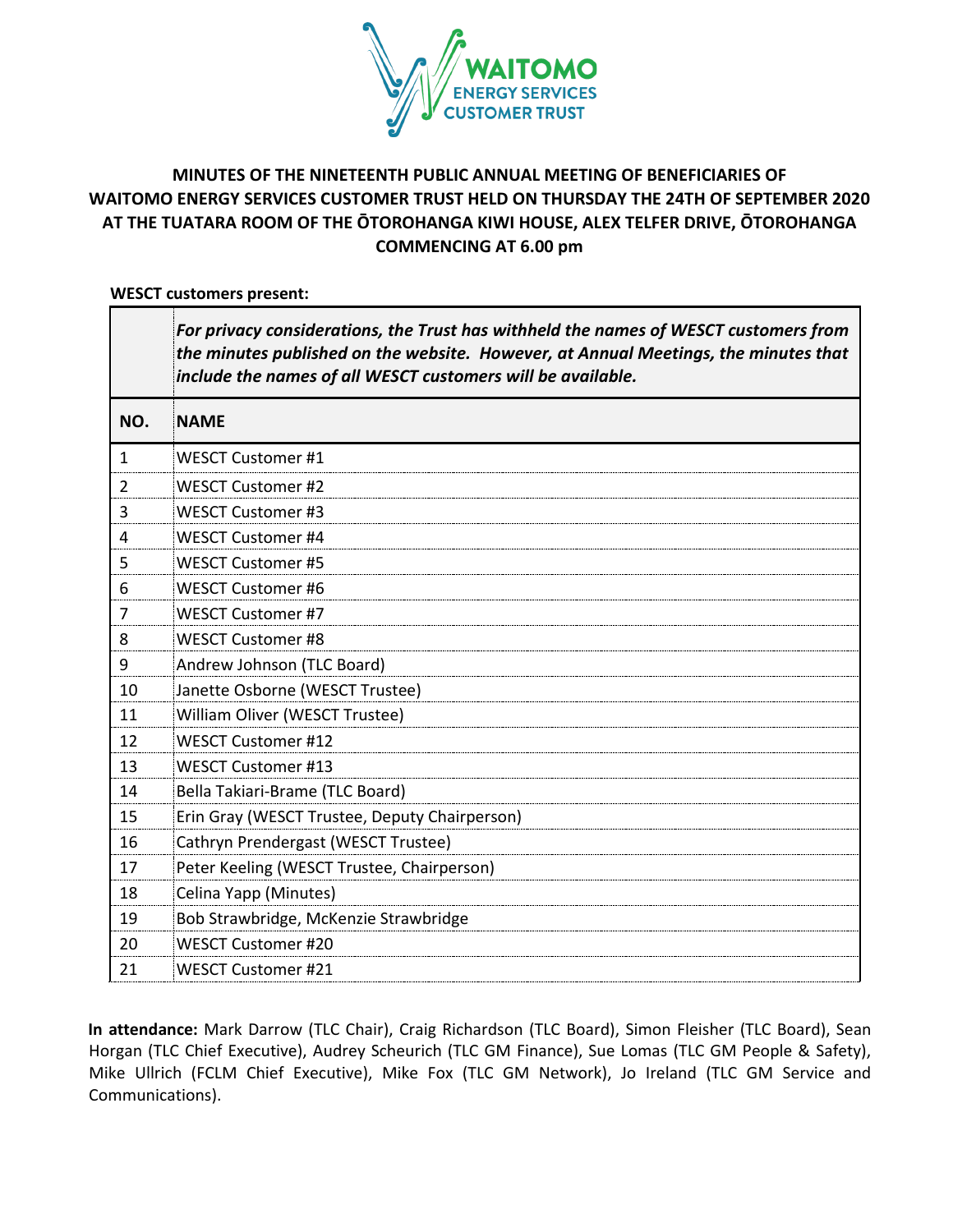Erin Gray opened the meeting with a karakia.

#### **WELCOME:**

Peter Keeling, Chair welcomed all attendees, confirmed the agenda and quorum, and introduced the trustees, TLC Senior Management team and the TLC Board.

#### **APOLOGIES**:

### *Resolved: The meeting accepted apologies from a WESCT Customer. Cathryn Prendergast/ WESCT Customer #4 - AIF*

#### **RATIFICATION OF THE 2019 ANNUAL MEETING OF BENEFICIARIES:**

The Trust did not publish the notice of the 2019 meeting with 14 days notice. Those present at that meeting agreed that the meeting could continue but would need ratification in 2020.

### *Resolved: To ratify the 2019 annual meeting of beneficiaries. WESCT Customer #1/ WESCT Customer #21- AIF*

#### **MINUTES OF PREVIOUS MEETING:**

A written copy of the minutes of the previous meeting was available for all attendees. The Chair gave a summary of the minutes of the 28th of November 2019 meeting.

### **Resolved: Minutes of the previous meeting are taken as read and adopted as a true and correct record.** *William Oliver/ WESCT Customer #10 – AIF*

#### **MATTERS ARISING FROM PREVIOUS MEETING:**

- 1.0. Due to the late notification of the 2019 meeting, the Chair highlighted the process for the 2020 year concerning communication and the timing of the distribution of the annual accounts:
	- 1.1. Notice of annual meeting of beneficiaries. Waitomo News on the 3rd, 10th and 17th September. Te Awamutu Courier on the 10th and 17th September. Taupō Times on the 11th and 18th September.
	- 1.2. Website. The 2020 Consolidated Accounts were available from the 24th of August. The 2020 Annual Report to beneficiaries was available from the 10th of September.
	- 1.3. Reports and accounts were available in Te Kūiti, Ōtorohanga, Te Awamutu and Mangakino libraries from the 10th of September.
- 2.0. Regarding the Trust communicating with the beneficiaries:
	- 2.1. A more user-friendly website was established, which is more modern and easier to keep up to date [www.wesct.org.nz.](http://www.wesct.org.nz/)
	- 2.2. The Trust has had several adverts, press releases, and communications in the local papers, mainly in the Waitomo News.
	- 2.3. There was discussion about a 'welcome leaflet' that the real estate agents could give to people that explained the set-up in the area in terms of people getting two bills for their power account. Discussions have taken place with some agents, but there is not yet a formal leaflet they can hand out.

#### **Resolved: That the matters arising are received by the meeting.** *WESCT Customer #2/Erin Gray – AIF*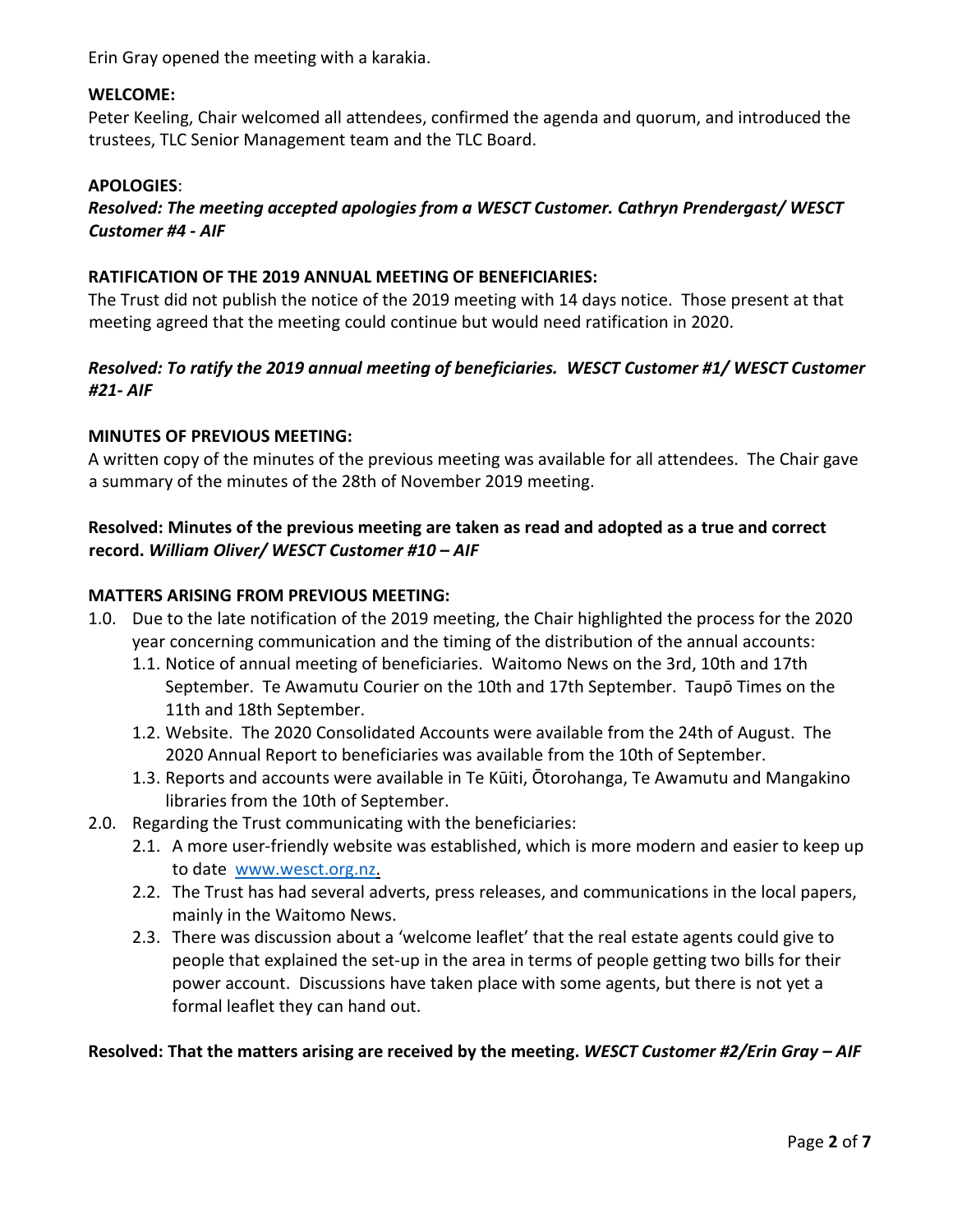## **CHAIR REPORT:**

Key points of the Chair report presented in the Waitomo Energy Services Customer Trust 2020 Annual Report, summarised by the Chair:

- 1.0. The Trust Vision. "Growing and enhancing our community asset for the sustainable benefit of the Trust beneficiaries, now and in the future".
- 2.0. The Ownership Review poll results in today. The result was well in favour of retaining the Trust ownership structure of the Company, 85% to 15%.
- 3.0. Summary of FY20 result:
	- 3.1. Post-tax profit of \$6,729,000 (+ \$8.3M);
	- 3.2. The post-tax profit was after a \$5.6M discount paid to the beneficiaries; and
	- 3.3. There is some business growth outside the WESCT area that Sean Horgan will expand on in his presentation.
- 4.0. "A" Trustee election results. Five candidates stood for three positions. The results are out today and the three people elected are Erin Gray, William Oliver and Janette Osborne from the 1st of October 2020.
- 5.0. The Chair congratulated them and gave recognition to Nigel Chetty and Mark Ammon. He acknowledged and thanked Nigel Chetty, who has remained passionate about the Trust, believes in Trust ownership and put three years of effort into being on the Trust.
- 6.0. The Chair acknowledged the new TLC Directors since the last meeting Bella Takiari-Brame and Simon Fleisher. They have replaced Roger Sutton, who was offered a CEO job at Electricity Ashburton, and Simon Young, who has just stepped off the Board and given ten years of solid service. The Chair noted that the Trust and the Board acknowledged S Young's contribution after the TLC AGM.
- 7.0. WESCT finances:
	- 7.1. FY19 no dividend taken, utilised cash on hand to fund resulting operating deficit of \$163K.
	- 7.2. FY20 dividend reinstated, a smaller pretax deficit of \$29K.
	- 7.3. Higher operational expenditure of \$61K included a couple of extraordinary items:
		- In Nov/Dec TLC was going through the purchase of the Trustpower metering assets and asked WESCT for their opinion. WESCT felt it prudent to get outside professional advice; and
			- **The associated costs of ownership review information gathering and preparation.**
- 8.0. WESCT investment in TLC. Past Trustee groups had successfully been able to focus on purchasing more shares in TLC – 100% ownership by 2014. WESCT growth now depends totally on what the Directors are doing with TLC—earning a profit, investment, paying back debt or the assets being more valuable.
- 9.0. Default Price Path (DPP3):
	- 9.1. During the year the Commerce commission rules for regulated electricity network businesses as to how they can operate and charge;
	- 9.2. The new DPP rules mean TLC must charge less for network services this means in 2020/21 the Company's revenue from regulated activities, i.e. getting power to houses, goes from \$46.0M to \$42.1M (minus 8%);
	- 9.3. They also put more rules around the reliability KPIs SAIDI and SAIFI;
	- 9.4. As a customer, this is good, but this means less profit from the regulated part of the business – which means less money to return to the owners of the Company.
	- 9.5. The above need consideration when setting the annual budget seen in the 2020 Statement of Corporate Intent (SCI) document.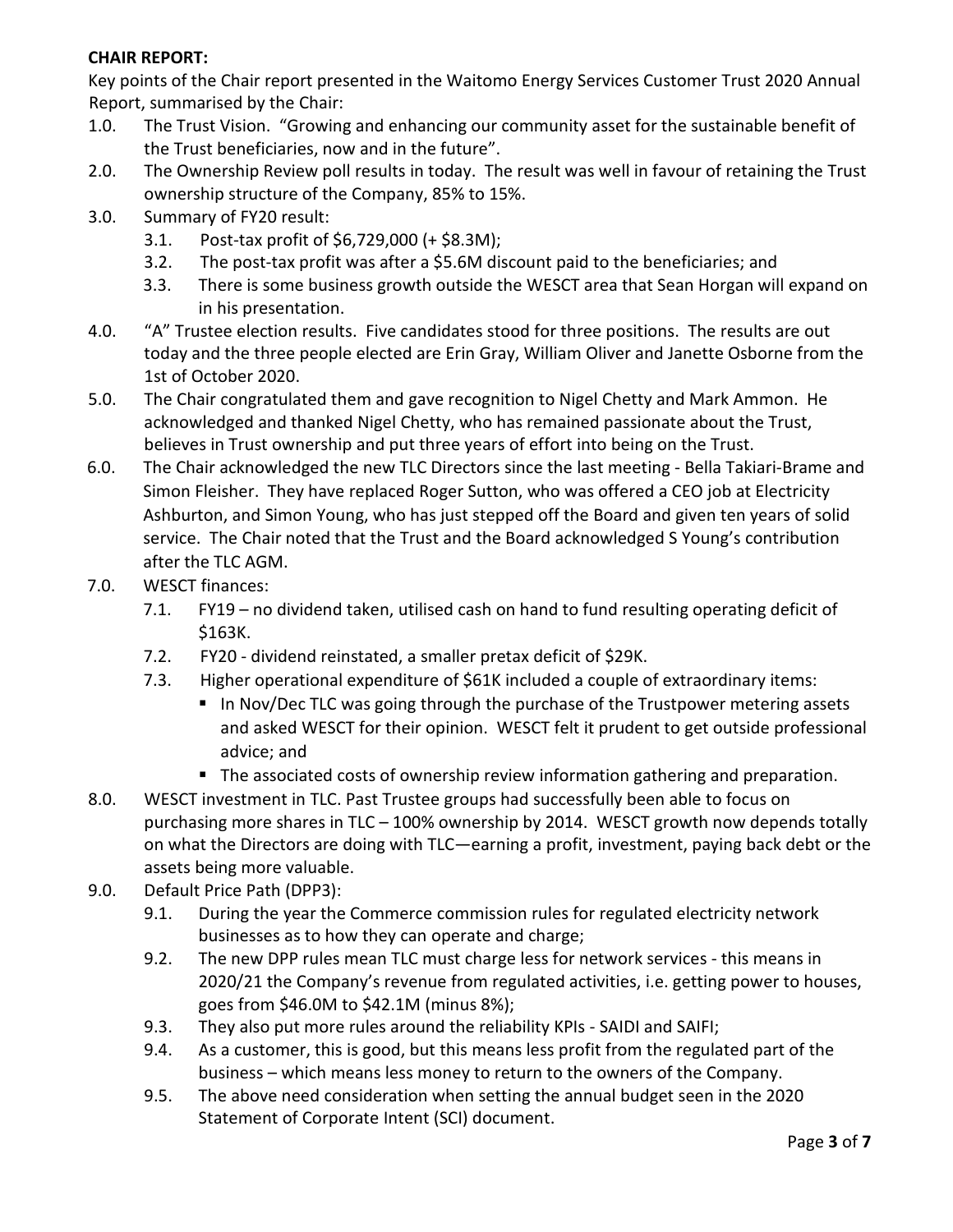- 10.0. The Board also considers the messages that the Trust send and what the Trust would like to see happen - these are mainly long-term considerations but may influence some shorter-term decisions of the Company. Some of the topics covered in the 2020 SCI and WESCT letter of expectation: Network performance; Regulations and laws; Community considerations (including energy hardship); Innovation and cost-efficient; Investments; Prudent debt management; and a safe and healthy workplace.
- 11.0. 2020 SCI TLC planned outcomes for the year ahead: A \$5.16M after-tax profit; \$3.8M discount to beneficiaries; \$14M asset renewals; Increased profits from outside regulated revenue; Improved SAIDI and SAIFI results; Focus on cost efficiencies; Investment in staff and staff training opportunities; and continued support of local initiatives.
- 12.0. In terms of the discount being lower at \$3.8M, the Company will pay it differently. Before, it was all paid around the December/January accounts, but now beneficiaries will receive 7/12ths in December and 5/12ths in May. The \$3.8M versus the \$5.6M may be contentious for some, but this was after lower charges to all customers of \$4M, of which approximately \$2M related to WESCT customers. So during FY20, WESCT customers were charged \$2M less for power and received a \$3.8M discount compared to FY19, where there was a \$5.6M discount.
- 13.0. The Chair thanked the meeting attendees and the beneficiaries who have continued to support the Company and the Trust. He thanked the whole of the TLC Management teams, the Board and staff, and the Trust team.

## **Resolved: To receive the Chair Report.** *Peter Keeling/WESCT Customer #2 – AIF*

- 14.0. The Chair asked for any questions:
	- 14.1. WESCT Customer #2 stated his unhappiness with the level of Company debt at about \$80M. With a \$4M monthly revenue, enough is coming in to do a lot of the work and the Company subsidiaries should start to help the Company along. Cannot see why the Company virtually sells out to Australian banks. Why is the interest expenditure only about \$3M as he thought that commercial rates were still 6.4%?
	- 14.2. The Chair thanked WESCT Customer #2 for his question he said that without the Trustpower metering business purchase done during this financial year, the debt level would be about \$18M lower. The Chair said that any equity reduction as a result of the DPP3 decision does affect the value that is allowed to be put across the infrastructure. In terms of the acquisition, Sean Horgan will go over in more detail in his presentation, however, is now month by month, putting more profit into the Company than would otherwise be the case. With the Trustpower debt, the Board have said they are paying it off as fast as possible with the money that comes in from that acquisition. There are different attitudes to debt within both the beneficiaries and between the trustees. Some of the trustees share the debt concern, and others are not so worried about it, and some beneficiaries were happy to let the debt increase and there be a higher discount paid out. Irrespective of this the Board are aware that the debt is there and want to reduce the debt level as well.

## **OVERVIEW OF FINANCIAL ACCOUNTS**

Bob Strawbridge provided an overview of the financial statements to the meeting and covered the following points: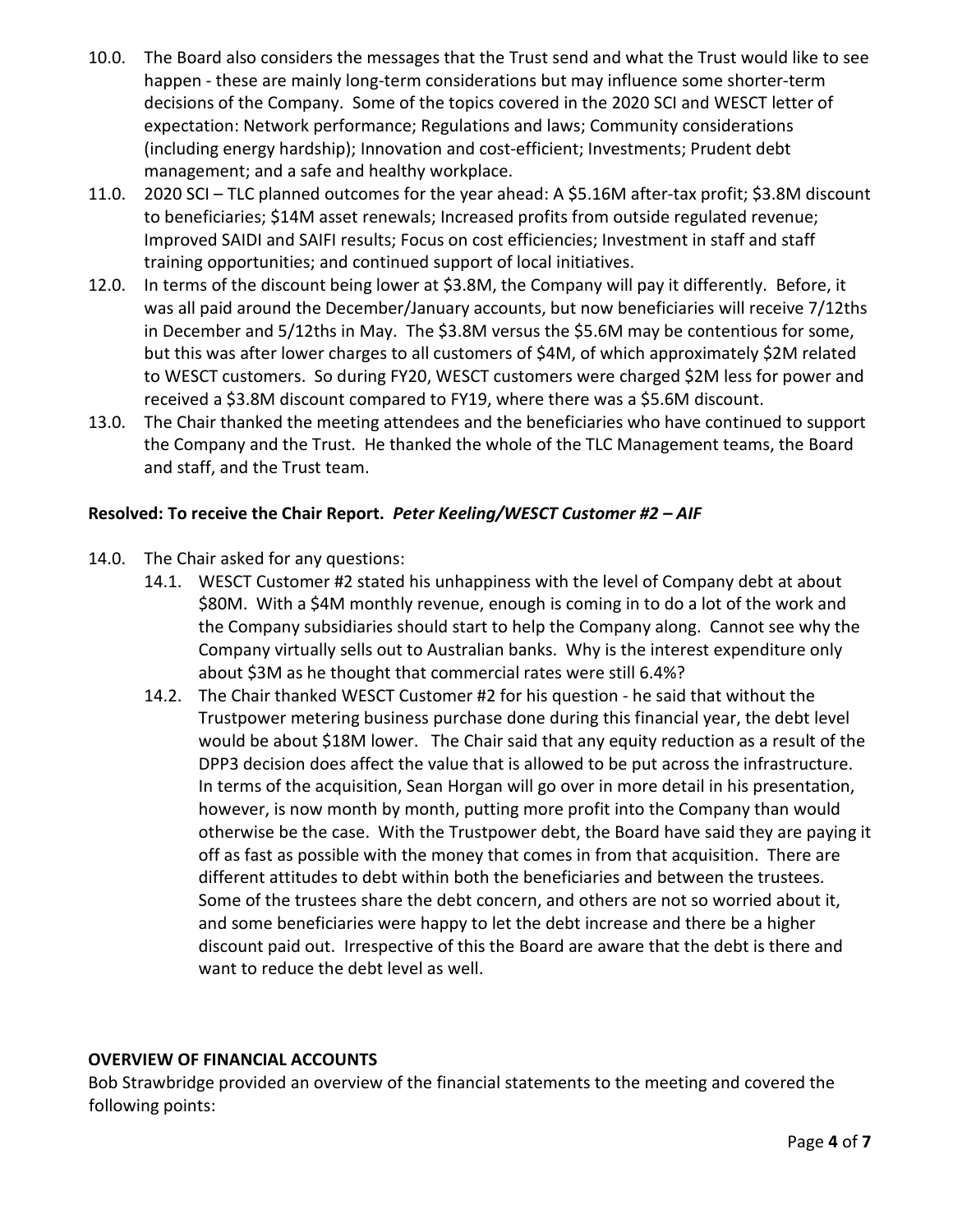## **Trust Only Income and Expenditure Statement**

- 1.0. The revenue of \$284,000 received by the Trust includes:
	- 1.1. \$74,200 interest on the debenture of \$1,000,000 from The Lines Company;
	- 1.2. \$10,576 of interest from the BNZ on balances held. Term deposit interest is down this year as there was no dividend payment last year and the Trust has used up some of those term investment balances over the last two years, and the interest rates are lower too;
	- 1.3. \$200,000 of dividends paid to the Trust from TLC.
- 2.0. The costs of administering the Trust for the year were \$313,686;
- 3.0. The major costs are:
	- 3.1. Trustee fees of \$87,644;
	- 3.2. Secretarial fees of \$76,338;
	- 3.3. Consultancy and legal costs, due to the TLC acquisitions and ownership review; and
	- 3.4. Beneficiary communication costs.
- 4.0. Overall the Trust has made a small loss for the year of \$28,910.
- 5.0. There were tax adjustments for tax including \$77,777 of non-refundable imputation credits, recognised as a Trust asset. The credits represent a future asset of the Trust as one day the credits can be used to offset income. At the moment, with the structure of paying discounts, rather than a higher level of dividends, they carry forward as losses.
- 6.0. After the tax adjustments, there was a surplus of \$22,583.

#### **Trust Only Balance Sheet**

- 7.0. The balance sheet of the Trust shows a reduction in the cash term deposits and assets held from \$454K to \$428K;
- 8.0. The long term investments include the Shares in the Company (recorded here based on the historical cost price of about \$58M), plus the \$1M debenture held;
- 9.0. The Creditors include PAYE due on the 20th of April, the audit fee accrual for 2020, secretarial fees and other sundry costs owing.

WESCT Customer #1 raised a question. Have the trustees considered converting some shares into another debenture, with TLC paying interest on the debenture rather than by dividend to avoid nonrefundable tax credits? Bob answered "yes" this has been discussed.

## **Consolidated Statement of Comprehensive Income**

- 10.0. Page 1 shows the combined position for the entire group, which includes the Trust itself and the trading results of The Lines Company Ltd and its subsidiaries (subsidiaries noted as FCL Metering, Good Measure Ltd (IoT connectivity solutions) and Speedy's Road Hydro);
- 11.0. Revenue increased by \$8.4M to \$52.5M this year;
- 12.0. The network revenue (after discounts) increased by 9.5% to \$38.25M this year (up about \$3.3M);
- 13.0. The revenue number is after TLC provided the \$5.6M discount back to beneficiaries;
- 14.0. The group had two acquisition transactions during the year: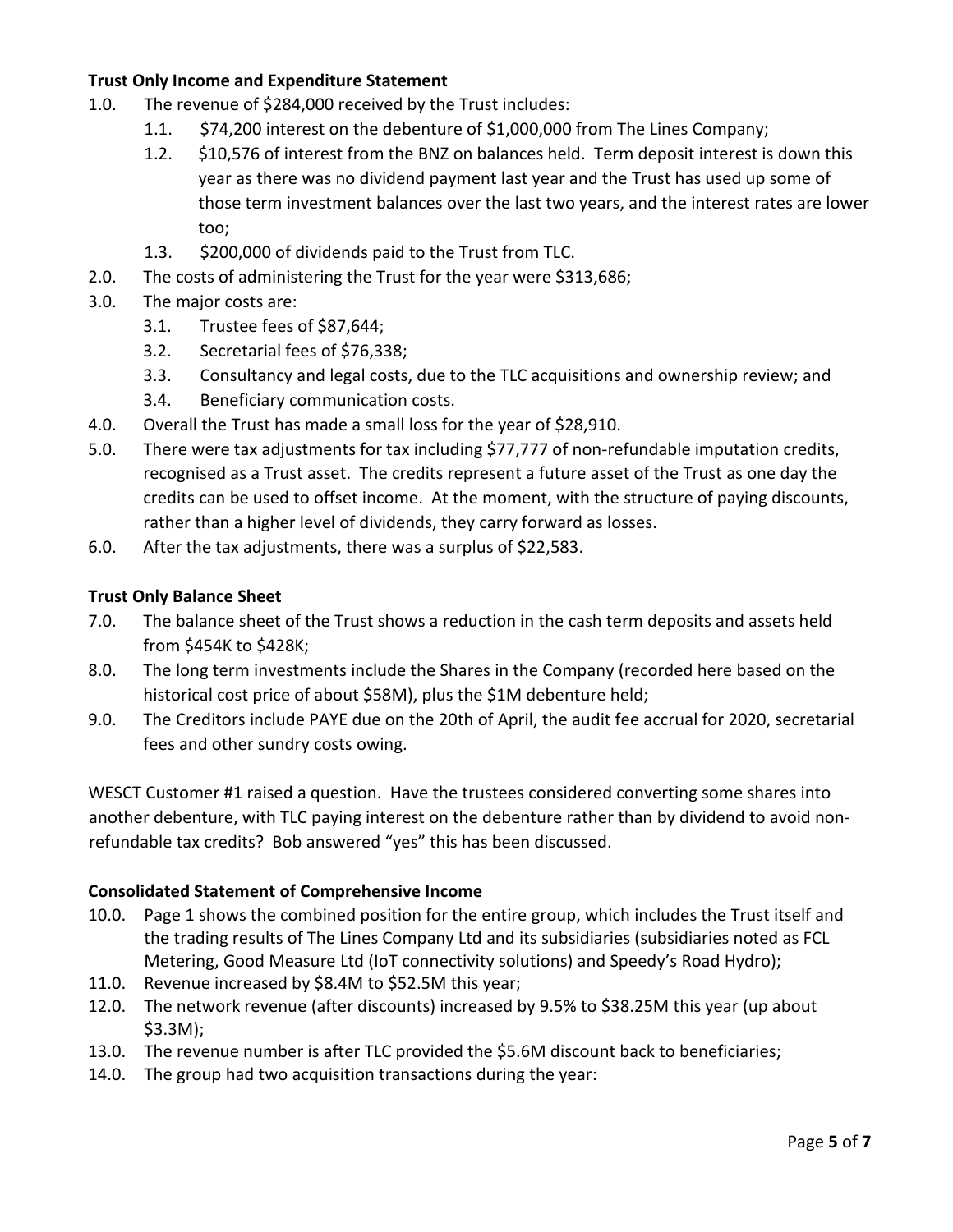- 14.1. Firstly, it purchased the intellectual property of Good Measure (to do with connectivity solutions) and all assets from Embrium in October. The group then wound up Embrium;
- 14.2. Secondly, it also purchased 121,000 legacy meters and customer contracts from Trustpower for \$18.1M in November last year;
- 15.0. The purchase of those assets impacted the business by increasing revenue by \$4.8M, the earnings before interest and tax (EBIT) by \$1.07M and the bottom line profit by \$663K;
- 16.0. This year there was a profit before tax of \$8.1M;
- 17.0. The Network Distribution system is valued every 2-3 years. The valuation is a process completed by Deloittes and based on assumptions relating to future events and future earnings;
- 18.0. In 2015 the network valuation was \$202M, in 2018 at \$216M and in 2020 it has been valued at \$220M;
- 19.0. This year saw a further \$10.4m of additions to the network plus \$5.1M of additional Capital Works in Progress. Against that, there was asset depreciation of \$8M allowed for and further impairment of \$14.7M;
- 20.0. Bob Strawbridge discussed the impairment in further detail;
- 21.0. There was also an adjustment relating to the cash flow hedges (fixed interest rate contracts);
- 22.0. After adjustment for the above tax impact against the profit before tax of \$8.1M, the comprehensive loss attributable to the group is \$4.75M.
- 23.0. The Chair asked about this comprehensive loss figure concerning the \$8 million profit, as the profit had sounded positive - which was the most important figure? Bob Strawbridge replied the \$8 million profit was.

## **Consolidated Statement of Financial Position**

- 24.0. The combined balance sheet on page 2 shows total assets of \$297M, an increase of \$15M from last year;
- 25.0. Within that was Property, plant and equipment of \$271M asset, of which the Network assets represent a substantial proportion, and despite further investment in the assets, the value reduced slightly this year from \$227M to \$220M;
- 26.0. With the purchase of the additional meters last year, the meter assets grew by \$10.3M to \$25.0M;
- 27.0. The other major assets were \$10.6M of customer contracts for the legacy metering business, and this intangible asset will be depreciated over seven years.
- 28.0. This year there was a \$22M increase in bank borrowing facilities with \$20M in non-current and \$2M of the borrowing due for repayment within the next 12 months.
- 29.0. The deferred tax liability is a large amount at \$49.0M and has been discussed at prior meetings. This liability is concerning the revaluation of the network completed on a **before** tax assessment of future revenue streams. It, therefore, relates to the tax on those future revenue streams that the network asset will produce.
- 30.0. The other term debt of the group is the \$2M debenture to North King Country Development Trust and the \$800K convertible note (plus \$200K under current debt) to the minority shareholder in Speedy's Road.

# **Resolved: The meeting approves the YE2020 consolidated financial accounts:** *Peter Keeling/ WESCT Customer #8 - AIF*

## **APPOINTMENT OF AUDITOR**